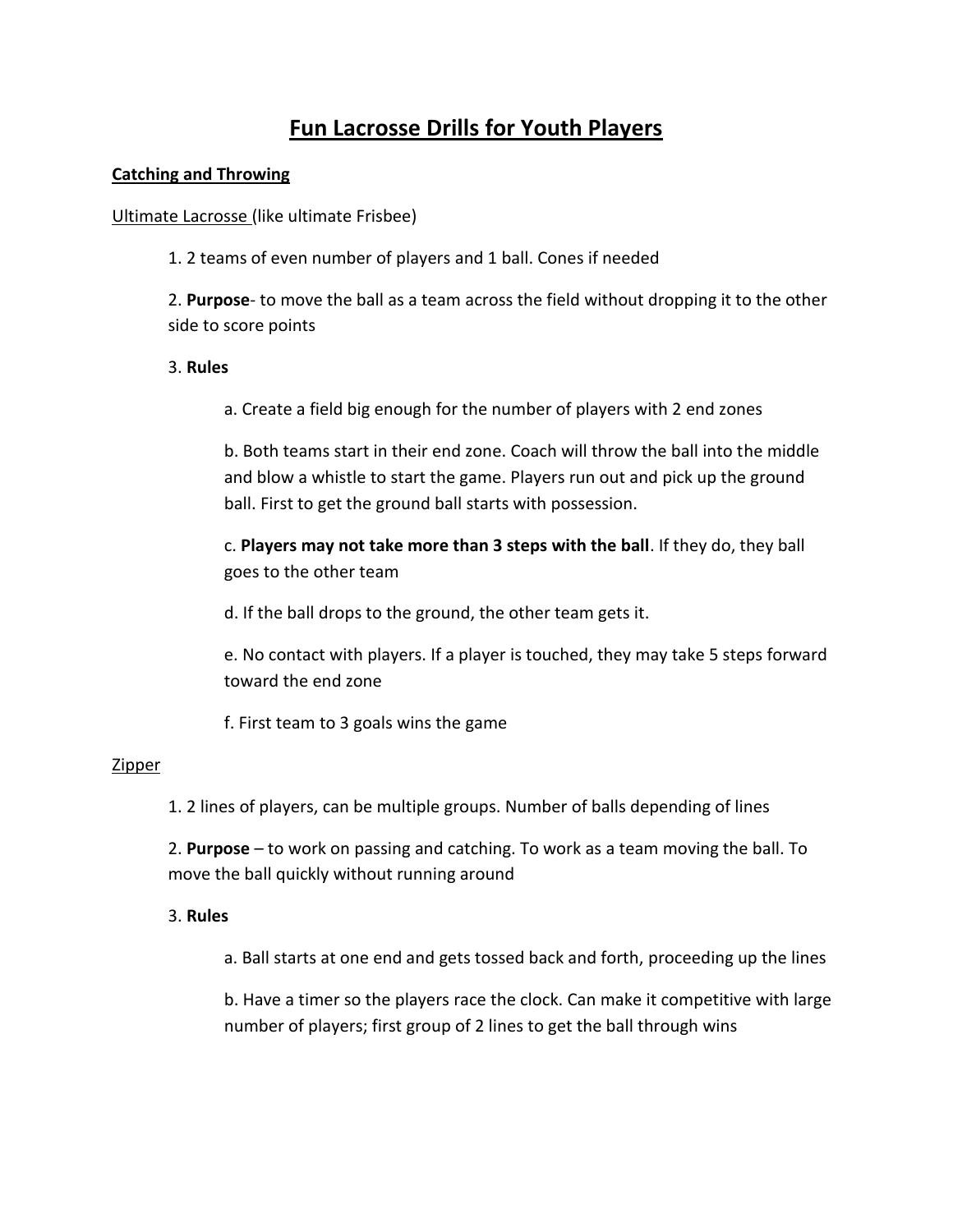#### Lacrosse Golf

- 1. 1 ball per player, 1 bucket or trash can
- 2. **Purpose** to work on accurate passing. Work toward later to accurate clears
- 3. **Rules**
	- a. Place a trash can/bucket at a point a distance from the players
	- b. Players take turns throwing the ball into the trash can/bucket
	- c. Player with the least number of passes into the trash can/bucket wins

#### **GroundBalls**

#### Hungry Hippo

1. 2 teams of players, 2 buckets or trash cans, and a large number of lacrosse balls (30 minimum)

2. **Purpose** – to work on groundballs, endurance, and speed

# 3. **Rules**

a. Start with 2 teams on the same line on either side of a coach

b. the coach throws out all the balls into an area

c. At the whistle, all players run out and pick up ground balls. Then cradle back to their bucket and place the ball inside.

d. When all the balls have been picked up, team with the most balls wins.

#### Musical Ground Balls

1. All players with 1 or 2 fewer balls than players

2. **Purpose** – to work on recognizing the a ground ball and quickly picking it up. Work on speed

#### 3. **Rules**

a. All players lay on the ground with their heads toward the middle of a designated area. Coach puts balls in the middle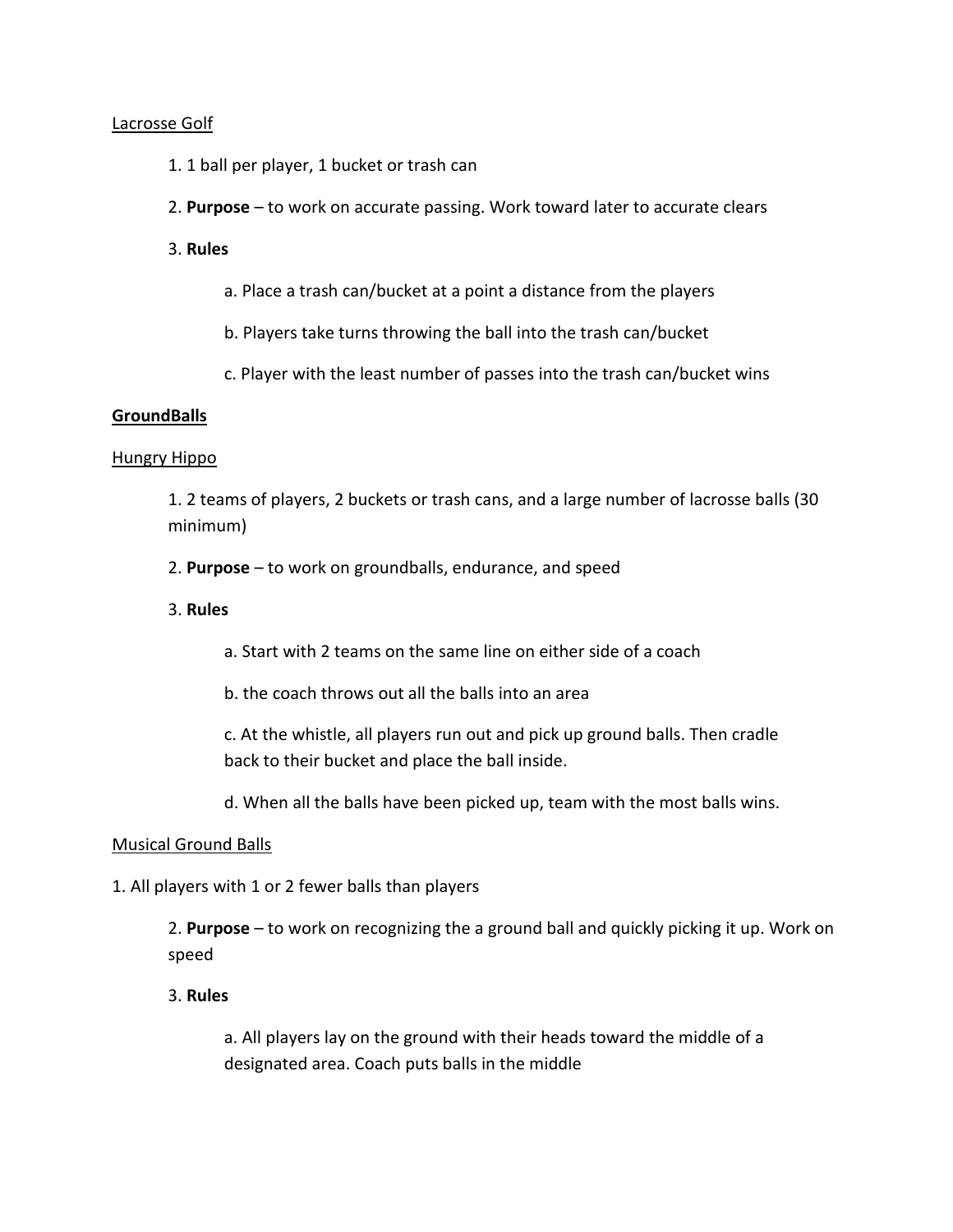b. On the whistle, players jump up and pick up a ground ball as quickly as possible and pick up a ground ball

c. Those unable to get one must sit out. Rest of the players reset and the Coach removes 1 or 2 balls

d. Continue until there is one winner

#### London Bridge

- 1. One ball, coach with stick, a cone
- 2. **Purpose** To get low on ground balls

#### 3. **Rules**

a. Set a ball on the ground in front of a coach. The coach's stick is out horizontally at waist high

b. Players must pick up the ground ball while going below the coach's stick then run to and around the cone. On the way back they must drop to ball in front of the coach

c. After everyone has gone through, next time the stick should start to lower so players must "sprint" through the ball. If they miss the ball or get hit by the stick, the player is out.

d. Player that can go the lowest wins

#### Egg Hunt

- 1. All players into 2 groups, large number of balls (30 minimum), one cone, one goal
- 2. **Purpose** for players to work on groundballs, cradling, shooting

#### 3. **Rules**

- a. Put all the balls in the middle of the field
- b. Have all of the players line up in front of the goal with their backs to the balls

c. Set one cone out about 10 yards past the balls on the opposite side from where the kids are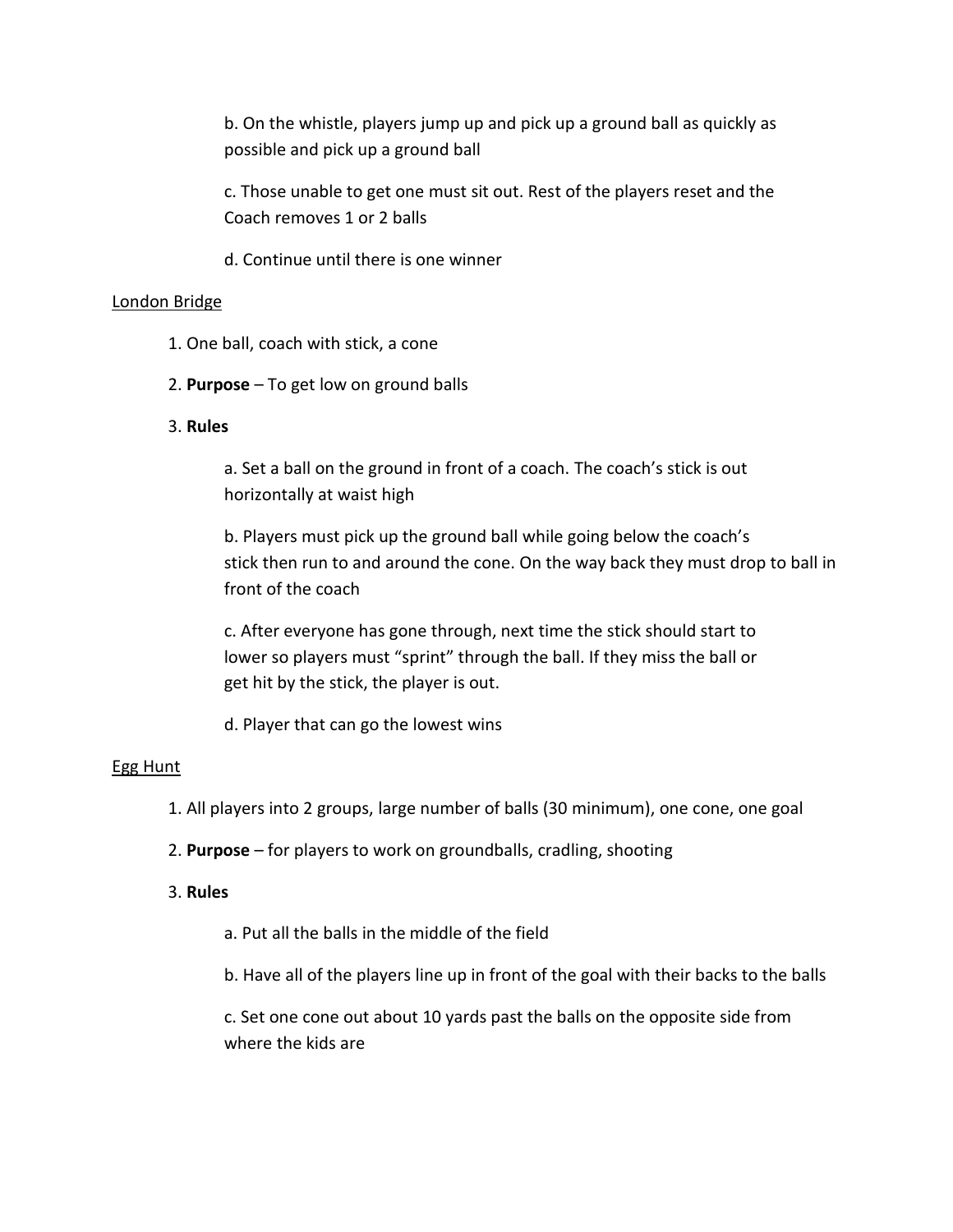d. On the whistle, players need to hop up, run scoop a ball, cradle the ball around the cone and back, and then take a shot on goal

e. First group to get all the players to make a goal wins

## Messy Backyard

- 1. 2 groups of players, a large number of balls (15 to 30 balls), cones for boundaries, stop watch
	- 2. **Purpose** To improve scooping on groundballs, cradling, and endurance
	- 3. **Rules**

a. Have two groups of players on opposite sides of a designated area (use cones to make the boundaries). Coach places the balls in the middle

b. On the whistle, players scoop up balls and run to their opposing team's "backyard" and place the ball there.

c. Players may take balls from their backyard and place them in the opposing team's backyard

d. After a designated amount of time, the team with the least number of balls on their side wins

# **Cradling**

# ThunderDome

- 1. Cones to make a circle, each player with 1 ball, coach(s) in the middle
- 2. **Purpose** Players to improve cradling and stick protection

# 3. **Rules**

a. All the players are in the middle of a designated area with a ball.

b. On a whistle, players must run around and protect their sticks from coach(s) who are trying to knock the ball out.

c. If a player drops the ball or gets the ball knocked out, then they must go out of the area and wait till the next game.

d. Last player standing wins.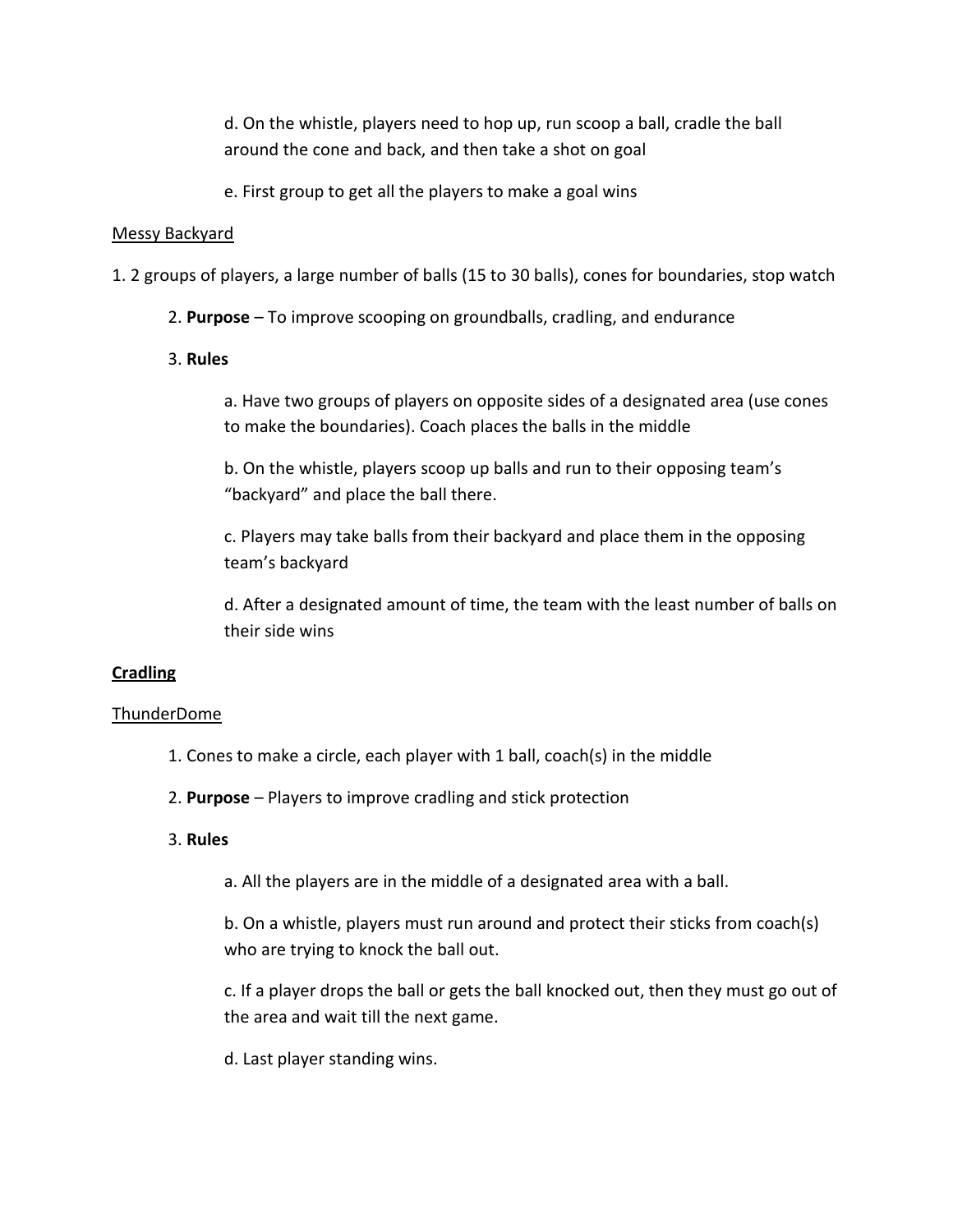## Gladiator

1. Cones to make a circle, players around the circle, 2 players in the middle, one ball

2. **Purpose** – Players to improve on cradling and stick protection

# 3. **Rules**

a. 2 players stand in the middle of the circle, rest of the players around the circle.

b. On the whistle, players outside the circle may poke or lift check at the 2 players inside the circle, but are not allowed to move any closer

c. 2 players in the middle bump each other

d. If a player drops their ball first is out and a new challenger from the outer circle replaces them as the new gladiator

# Sharks and Minnows

1. An area (30 yards longx10 yards wide) with 2 "safety zones," each player with a ball, coaches in the middle zone

2. **Purpose** – Players to improve cradling with the ball, stick protection, and endurance

# 3. **Rules**

a. All players start on one side (these are the minnows), with coaches or players depending on preference in the middle (these are the sharks).

b. On the whistle, minnows try to cross the "shark zone" to the other side without dropping their ball. Sharks may bump or stick-check the minnows to make them drop the ball. Players who drop the ball must stand to the side till the drill is done

c. Last player to hold onto the ball wins.

d. \*\*\*Variation\*\*\*- Players who drop the ball must stand still and be allowed to stick check minnows still running through for added difficulty.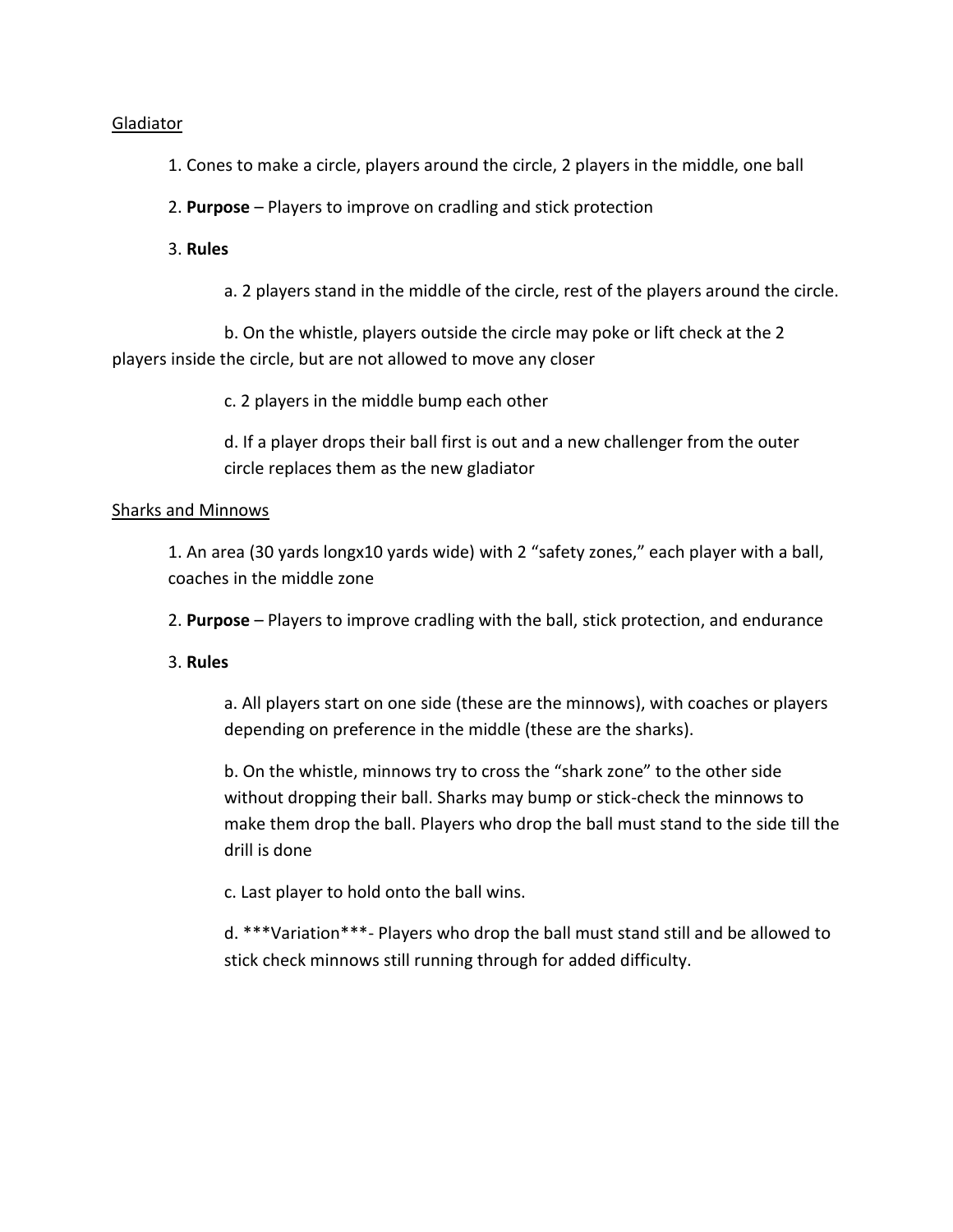# Cradle Relay Races

- 1. Group of players, each group with a ball, a cone per group
- 2. **Purpose** for players to work on cradling and endurance

# 3. **Rules**

a. Players are in groups with a straight line, a cone at a distance from the lines.

b. On the whistle, players must run, cradling a ball around the cone and back. Players may pass the ball to the next person in line or place it on the ground for a groundball.

c. Before the next player can go, the moving player must cross the end line. Afterwards, the player must go to the back of the line and sit down

d. Group with all the players completing the course and sitting down wins.

e. \*\*\*Variation\*\*\* - Can change the rules, make a more complicated course, etc. to change the difficulty and/or fun

#### Messy Backyard

1. 2 groups of players, a large number of balls (15 to 30 balls), cones for boundaries, stop watch

2. **Purpose** – To improve scooping on groundballs, cradling, and endurance

# 3. **Rules**

a. Have two groups of players on opposite sides of a designated area (use cones to make the boundaries). Coach places the balls in the middle

b. On the whistle, players scoop up balls and run to their opposing team's "backyard" and place the ball there.

c. Players may take balls from their backyard and place them in the opposing team's backyard

d. After a designated amount of time, the team with the least number of balls on their side wins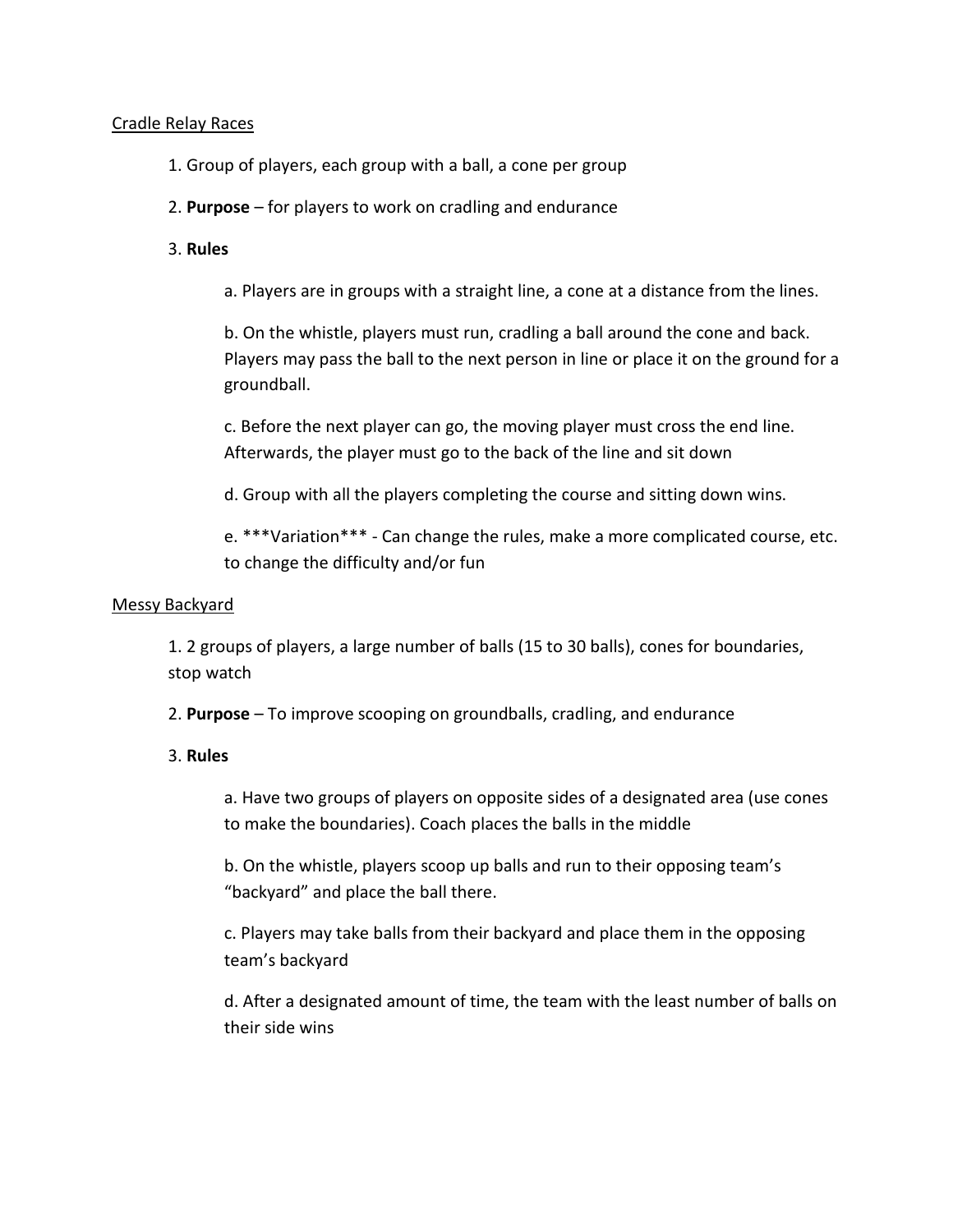# The Fox and the Farmer

1. 1 Farmer and the rest Foxes in a designated area, each player with a ball, and flags or pinnies for foxes

2. **Purpose** – for players to work on cradling, stick protection, dodging, and endurance

# 3. **Rules**

a. Coach sets up an area in which the players cannot leave. Each "fox" must wear flags or pinnies on their waist (better to put them in the front of the player, or in the shorts in front of the player so they learn to use their body as a shield)

b. On the whistle, players run around cradling a ball and dodging the "farmer." The farmer without a stick runs around and tries to pull the flag or pinnie from the players.

c. A player is out if they drop the ball or lose their flag/pinnie

d. Last person standing wins and becomes the next farmer

# **Shooting**

# Score on the Chewbacca

- 1. Players with a ball, coach in goal with a silly costume.
- 2. **Purpose** To shoot on a goalie and have fun

# 3. **Rules**

a. Coach puts on a costume and goalie gear. Players get to shoot and score on the coach they can

b. Costumes can vary, I chose a Chewbacca suit because I have one

# **Dodging**

# The Fox and the Farmer

1. 1 Farmer and the rest Foxes in a designated area, each player with a ball, and flags or pinnies for foxes

2. **Purpose** – for players to work on cradling, stick protection, dodging, and endurance

3. **Rules**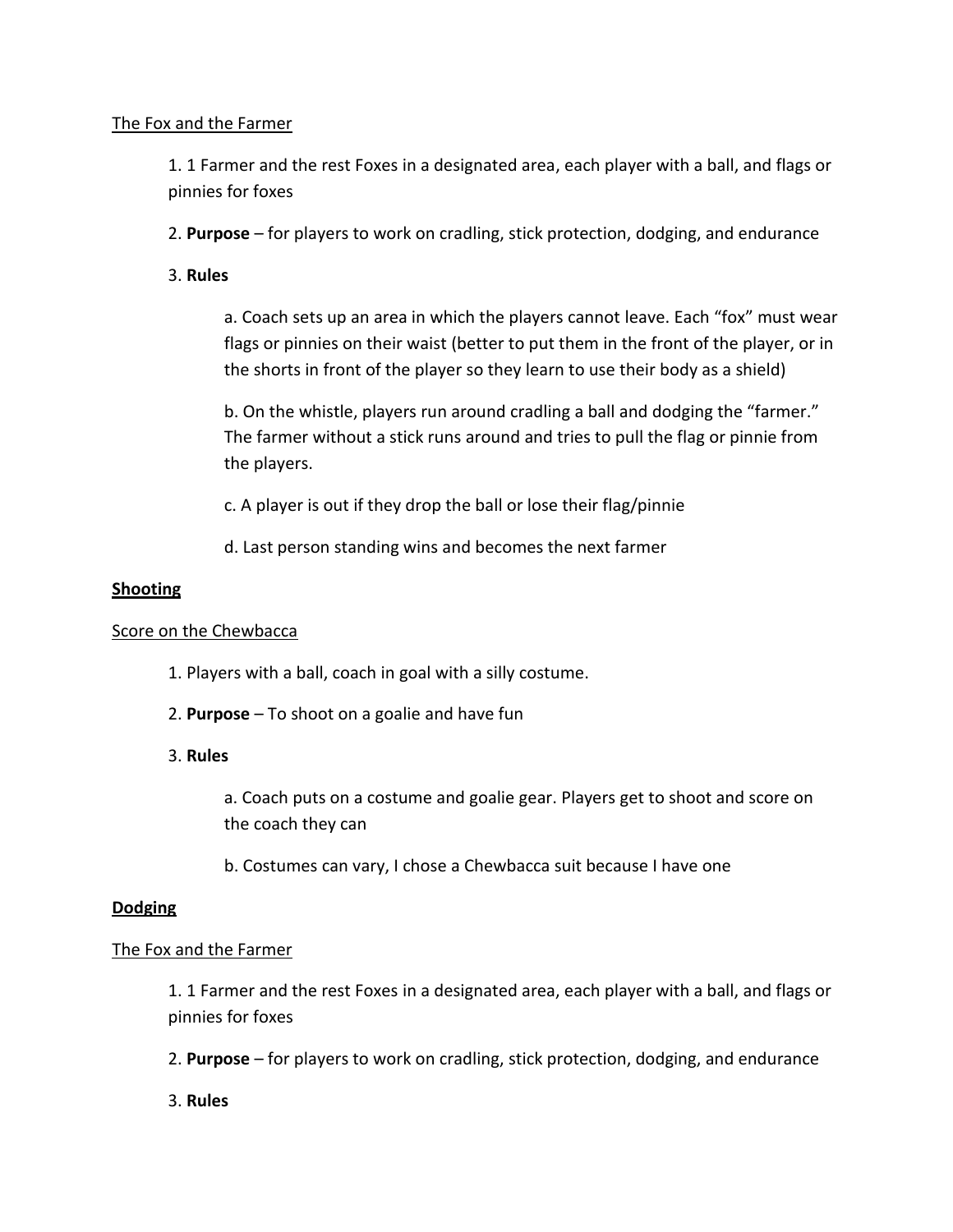a. Coach sets up an area in which the players cannot leave. Each "fox" must wear flags or pinnies on their waist (better to put them in the front of the player, or in the shorts in front of the player so they learn to use their body as a shield)

b. On the whistle, players run around cradling a ball and dodging the "farmer." The farmer without a stick runs around and tries to pull the flag or pinnie from the players.

c. A player is out if they drop the ball or lose their flag/pinnie

d. Last person standing wins and becomes the next farmer

# **Offense and Defense**

# Fireball

- 1. 2 groups of players, a ball, a goal
- 2. **Purpose** For players to work on teamwork and all fundamental skills

# 3. **Rules**

a. Start with two groups of players, one "white" and one "dark." Split the groups further with 2 lines on each wing, one white and one dark

b. Coach stands up top right outside the restraining line with a ball. Coach then gives a number (1, 2, or 3) to call for that number of players from each line

c. On the whistle, coach rolls out a ground ball and it becomes a ground ball scrum. When one side wins the ground ball, that team becomes the offense; the other team becomes the defense

d. Teach the defensive team to mark up on an offensive player

e. Teach the offensive team to V-cut to get open for passes

f. Play becomes a scrimmage until a goal or a defensive clear is made back to the coach

# Lacrosse Basketball

- 1. 2 groups of players (5v5 or 6v6), one ball, a goal or bucket or trash can
- 2. **Purpose** To work as a team moving the ball, spacing, and defensive play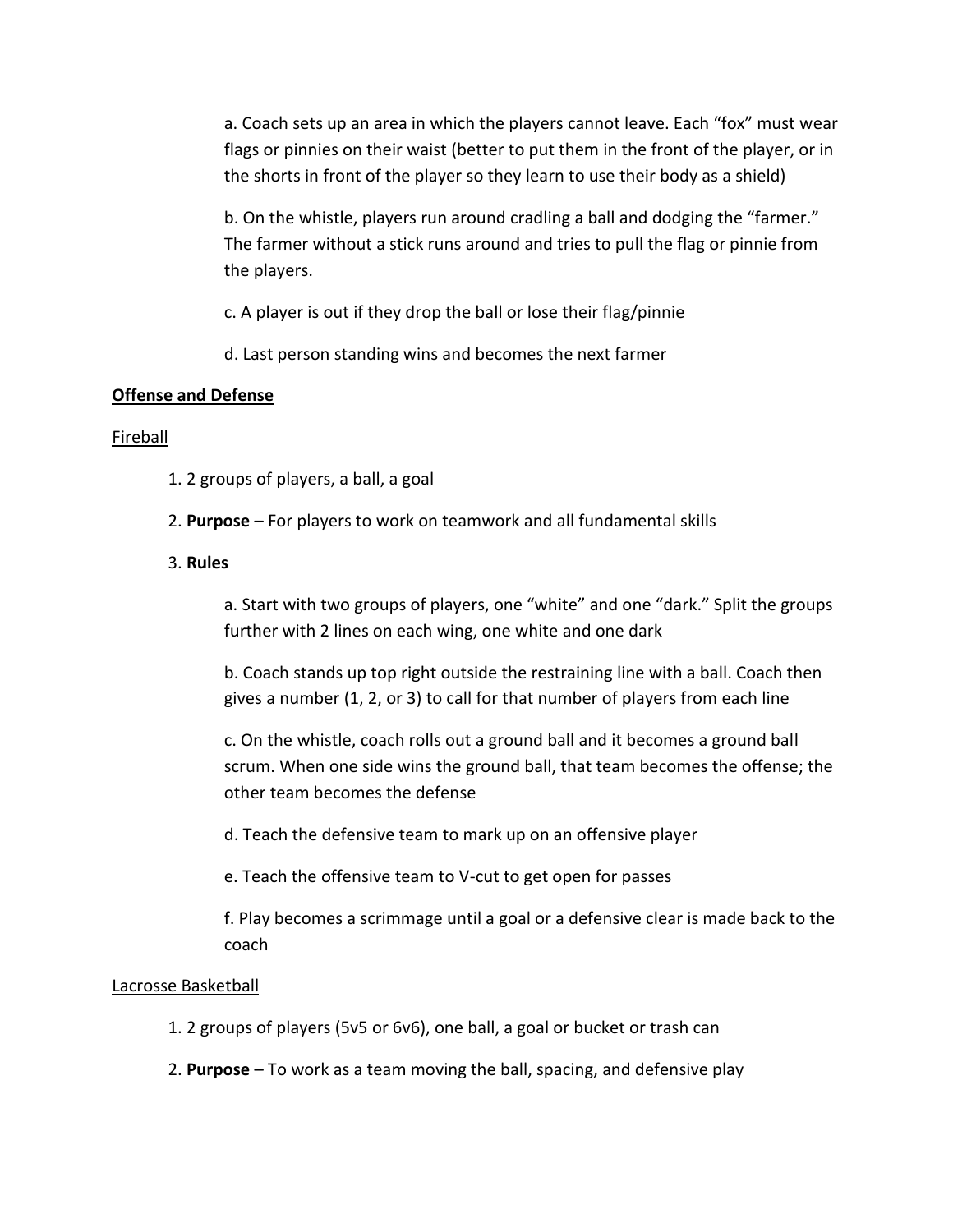## 3. **Rules**

a. Set up inside a restraining box. Can use a bucket, trash can, or goal, but no goalies

b. Offense must move the ball around without dropping it. Make 3 passes before shooting. If the ball hits the ground, it goes to the other team.

c. Work on spacing and movement to open space. May put a shield on the lacrosse net for more difficulty (shooting the corners or sides of the goal)

d. Set a time limit or number of goals. Team with the most wins.

# Braveheart

- 1. 2 players, goalies or no goalies.
- 2. **Purpose** for players to work on cradling, stick protection, dodging, and endurance

# 3. **Rules**

a. Two players start in the middle on a face-off.

b. On the whistle, players fight for the ball. Player with possession runs to his opponent's goal to score, the other player plays defense.

c. Continue till a goal is scored. Do this as individual players or as a team with the most points wins.

# **Agility based Drills**

#### Mirror Drill

1. A designated area with four cones, sticks or no sticks, 2 groups of players

2. **Purpose** – For players to work on defense and mirror an opponent who is moving on offense

# 3. **Rules**

a. 2 lines of players on opposite sides of a box. Each player in the front of the line participates.

b. One line is designated offense, the other defense. The offensive player makes 4 moves inside their section. The other player must mimic the offensive player,